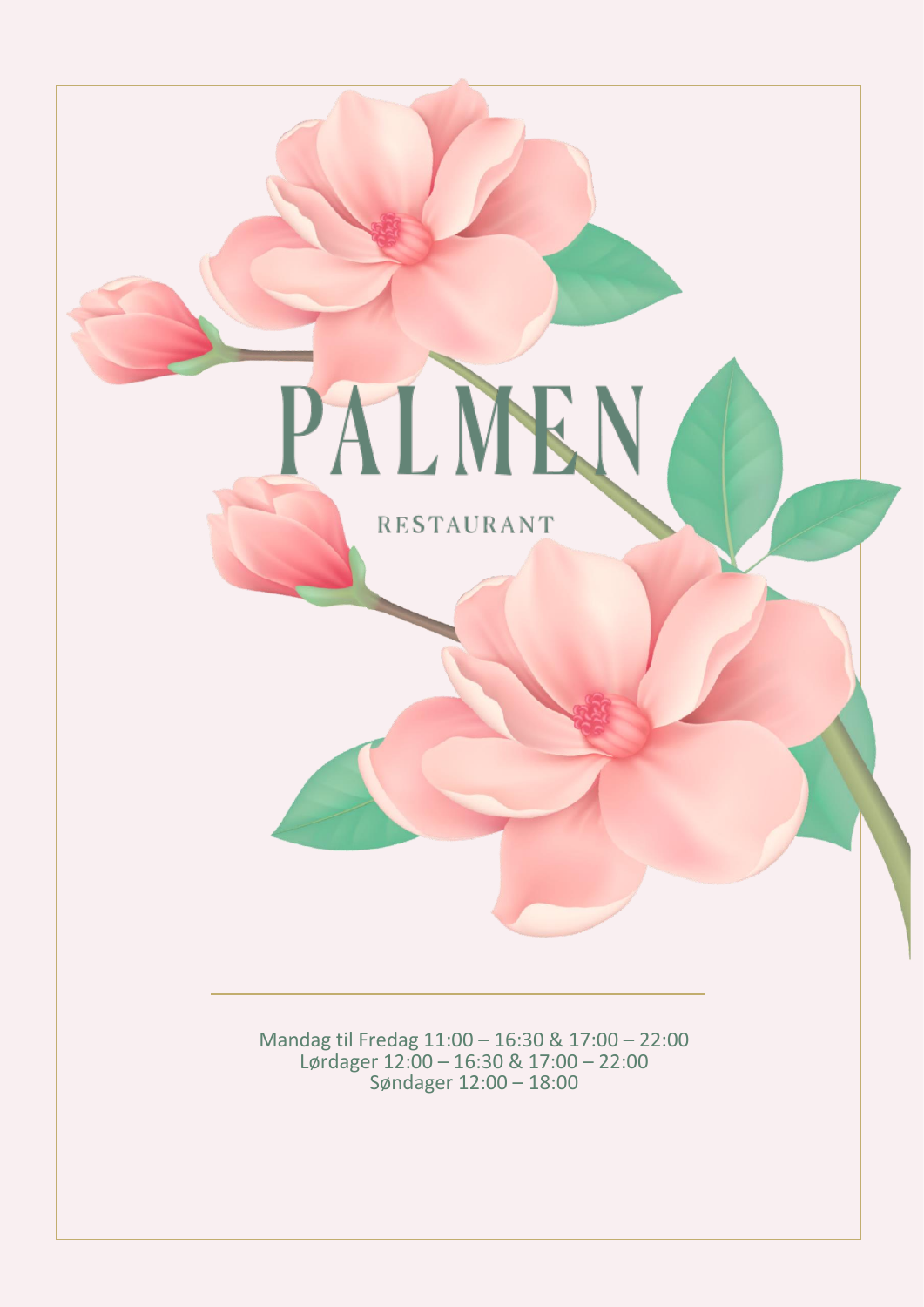

# SELSKAPSMENY SET DINNER MENU

# 745,- per person

#### **Informasjon om valg av hovedrett, allergier eller spesielle dietter må være oss i hende senest 3 dager før ankomst.**

Selskapet belastes for de bestilte antall menyer, hvis ikke annet er avtalt. Siste frist for endringer kl 12:00 dagen før ankomst.

Våre selskapsmenyer er for 7 personer eller flere

**Information on main course, allergies must be received no later than 3 days prior to arrival.**

The party will be charged for the ordered numbers of the menus, unless otherwise is agreed on. Latest 12:00 the day prior to the event.

Our set dinner menus are prepared for 7 persons or more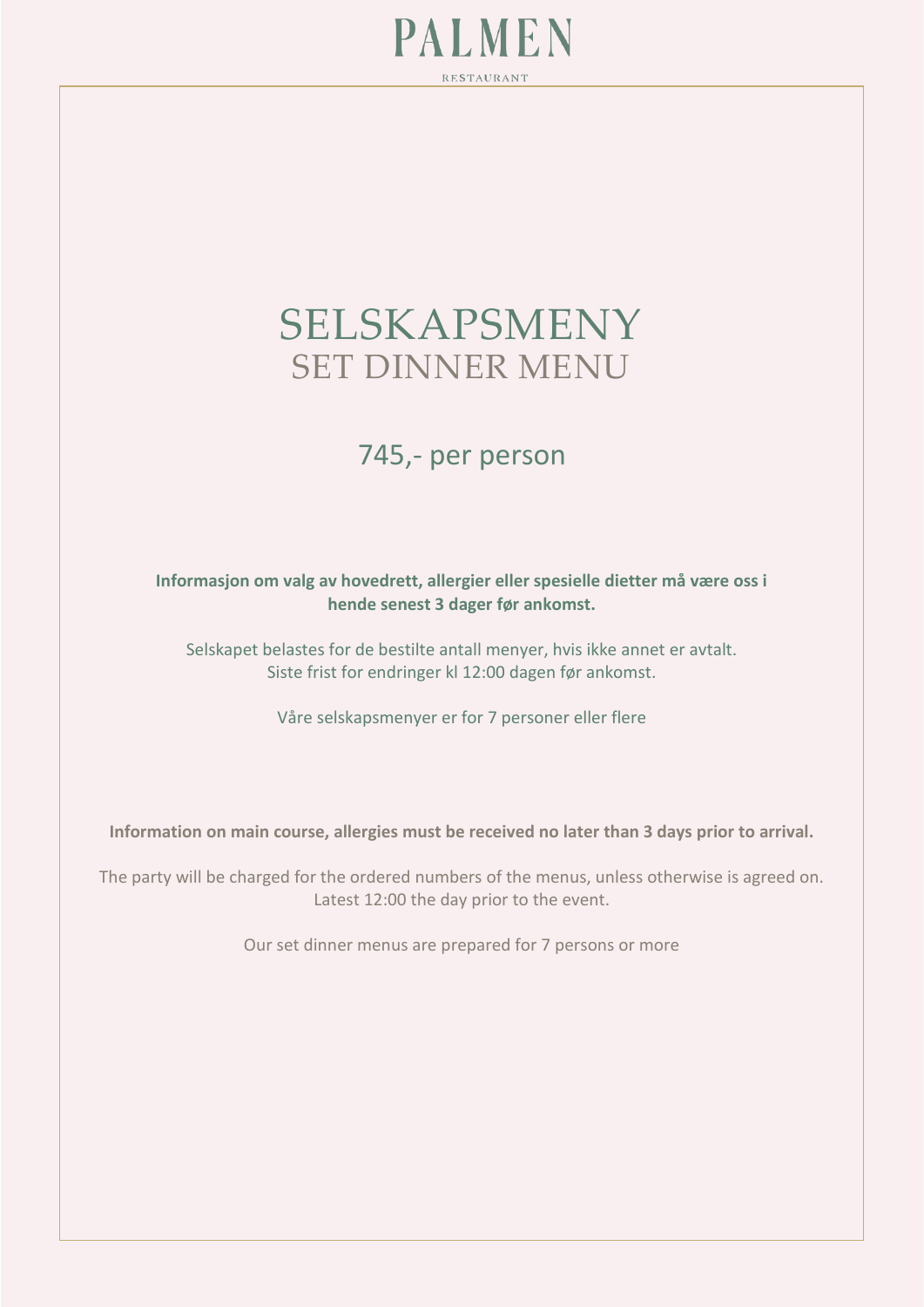**PALMEN** RESTAURANT

#### FORRETT – STARTER

# KYLLINGLEVER PATÈ

CHICKEN LIVER PATÈ

Serveres med smørstekt brioche, portvins gastrique & solbærkompott

*Served with butter fried brioche, port wine gastrique & blackcurrant compote*

INNEHOLDER / CONTAINS: EGG, SENNEP/MUSTARD, HVETE/WHEAT, SELLERI/CELERY, MELK/MILK

#### HOVEDRETT – MAIN COURSE

#### PANNESTEKT PIGGVAR PAN FRIED TURBOT

Serveres med jordskokkrem, grillet nykål, trøffel & saltbakte poteter med timian veloute med brunet smør & sitron

*Served with Jerusalem artichoke cream, grilled cabbage, truffle & salty baked potatoes with thyme, veloute with browned butter & lemon*

> INNEHOLDER / CONTAINS: MELK/MILK, FISK/FISH, HVETE/WHEAT

## ELLER *OR*

## NORSK INDREFILET AV OKSE NORWEGIAN BEEF TENDERLOIN

Serveres med jordskokkrem, grillet nykål, trøffel & saltbakte poteter med timian rødvinssaus & beinmarg

*Served with Jerusalem artichoke cream, grilled cabbage, truffle & salty baked potatoes with thyme, red wine sauce & bone marrow*

> INNEHOLDER / CONTAINS: MELK/MILK, SULFITT/SULFITE

# DESSERT

# LITCHI

LITCHI

Fylt litchi serveres med vaniljekrem, bringebær –og rosegelè, bringebærmousse & yoghurtis *Filled litchi served with vanilla cream, raspberry & rose jelly, raspberry mouse & yoghurt ice cream*

> INNEHOLDER / CONTAINS: EGG, HVETE/WHEAT, MELK/MILK